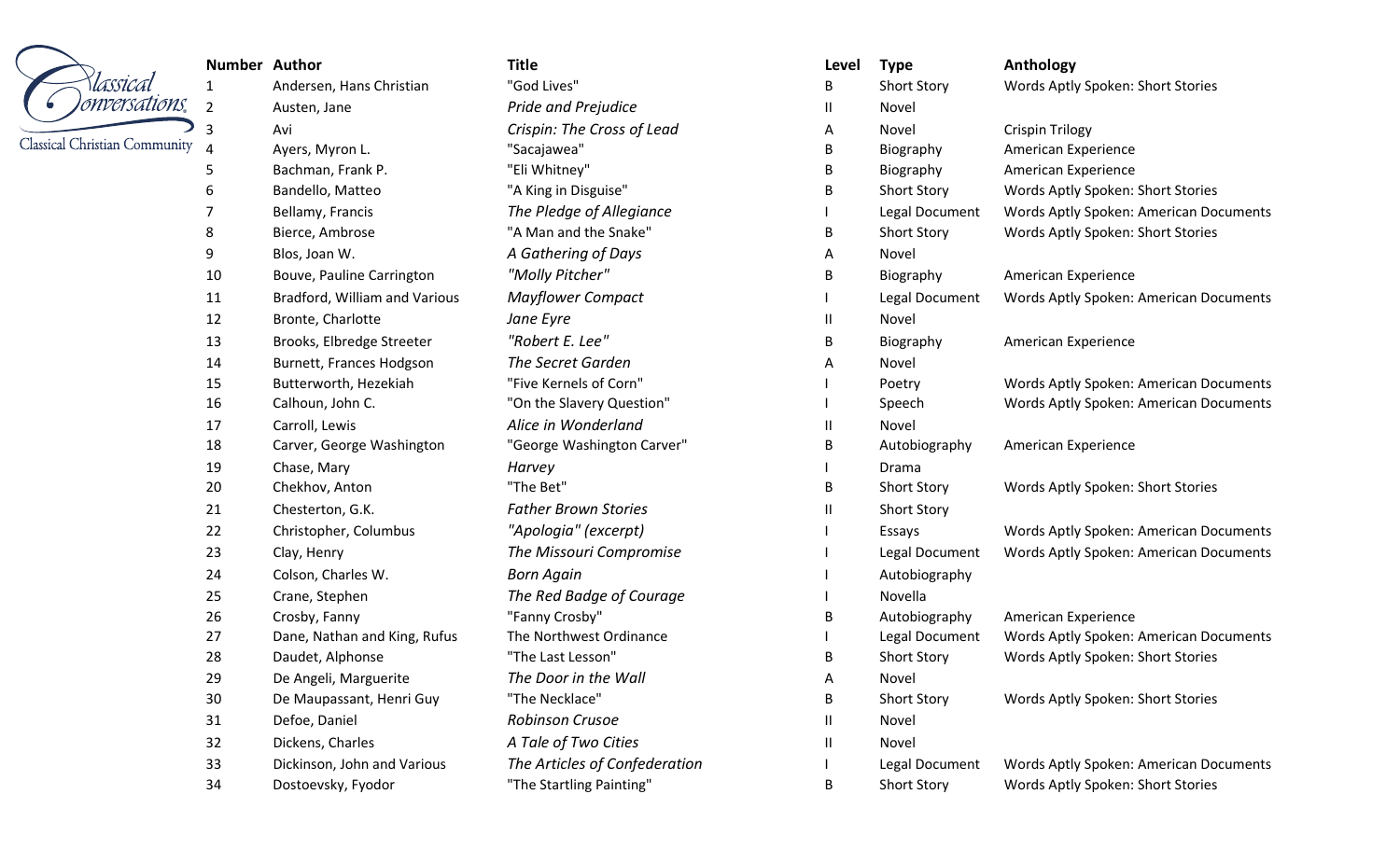| 35 | Douglass, Frederick           | Narrative of the Life of Frederick Douglass |   | Autobiography      |                                         |
|----|-------------------------------|---------------------------------------------|---|--------------------|-----------------------------------------|
| 36 | Doyle, Sir Arthur Conan       | "The Red-Headed League"                     | В | <b>Short Story</b> | Words Aptly Spoken: Short Stories       |
| 37 | Eggleston, Edward             | "George Washington"                         | B | Biography          | American Experience                     |
| 38 | Elliot, Elisabeth             | <b>Through Gates of Splendor</b>            |   | Autobiography      |                                         |
| 39 | Emerson, Ralph Waldo          | Self-Reliance                               |   | Essays             |                                         |
| 40 | Finch, Francis M.             | "Nathan Hale"                               |   | Poetry             | Words Aptly Spoken: American Documents  |
| 41 | Fitzgerald, F. Scott          | "The Curious Case of Benjamin Button"       | в | <b>Short Story</b> | Words Aptly Spoken: Short Stories       |
| 42 | Forbes, Esther                | Johnny Tremain                              |   | Novel              |                                         |
| 43 | Ford, Henry                   | "Henry Ford"                                | в | Autobiography      | American Experience                     |
| 44 | Garrison, William L.          | "Liberty for All"                           |   | Poetry             | Words Aptly Spoken: American Documents  |
| 45 | Gittings, John G.             | "Stonewall Jackson"                         | B | Biography          | American Experience                     |
| 46 | Gordy, Wilbur L.              | "Paul Revere"                               | В | Biography          | American Experience                     |
| 47 | Hagedorn, Herman              | "Theodore Roosevelt"                        | B | Biography          | American Experience                     |
| 48 | Hamilton, Alexander           | "The Federalist: Number 30"                 |   | Article            | Words Aptly Spoken: American Documents  |
| 49 | Harper, Ida Husted            | "Susan B. Anthony"                          | B | Biography          | American Experience                     |
| 50 | Hawks, F.L.                   | "Daniel Boone"                              | В | Biography          | American Experience                     |
| 51 | Hawthorne, Nathaniel          | <b>Tanglewood Tales</b>                     | B | <b>Short Story</b> |                                         |
| 52 | Heinlein, Robert              | <b>Starship Troopers</b>                    |   | Novel              |                                         |
| 53 | Heminway, Ernest              | The Old Man and the Sea                     |   | Novella            |                                         |
| 54 | Henry, O.                     | "The Ransom of Red Chief"                   |   | <b>Short Story</b> | Words Aptly Spoken: American Literature |
| 55 | Henry, Patrick                | "Liberty or Death"                          |   | Speech             | Words Aptly Spoken: American Documents  |
| 56 | Jefferson, Thomas and Various | The Declaration of Independence             |   | Legal Document     | Words Aptly Spoken: American Documents  |
| 57 | Juster, Norton                | The Phantom Tollbooth                       | в | Novel              |                                         |
| 58 | Keller, Helen                 | "Helen Keller"                              | B | Autobiography      | American Experience                     |
| 59 | Kipling, Rudyard              | "If"                                        |   | <b>Short Story</b> | Words Aptly Spoken: American Literature |
| 60 | Latham, Jean Lee              | Carry On, Mr. Bowditch                      | А | Novel              |                                         |
| 61 | Lee, Harper                   | To Kill a Mockingbird                       |   | Novel              |                                         |
| 62 | Lewis, C.S.                   | The Lion, the Witch, and the Wardrobe       | А | Novel              | Narnia Series                           |
| 63 | Lincoln, Abraham              | "Gettysburg Address"                        |   | Speech             | Words Aptly Spoken: American Documents  |
| 64 | London, Jack                  | The Call of the Wild                        |   | Novella            |                                         |
| 65 | Longfellow, Henry Wadsworth   | "The Song of Hiawatha"                      |   | Poetry             | Words Aptly Spoken: American Literature |
| 66 | Lowry, Lois                   | <b>Number the Stars</b>                     | А | Novel              |                                         |
| 67 | Madison, James and Various    | The United States Constitution              |   | Legal Document     | Words Aptly Spoken: American Documents  |
| 68 | Marshall, George C.           | "The Marshall Plan"                         |   | Speech             | Words Aptly Spoken: American Documents  |
| 69 | Mather, Cotton                | <b>Essays to Do Good (excerpt)</b>          |   | Sermon             | Words Aptly Spoken: American Literature |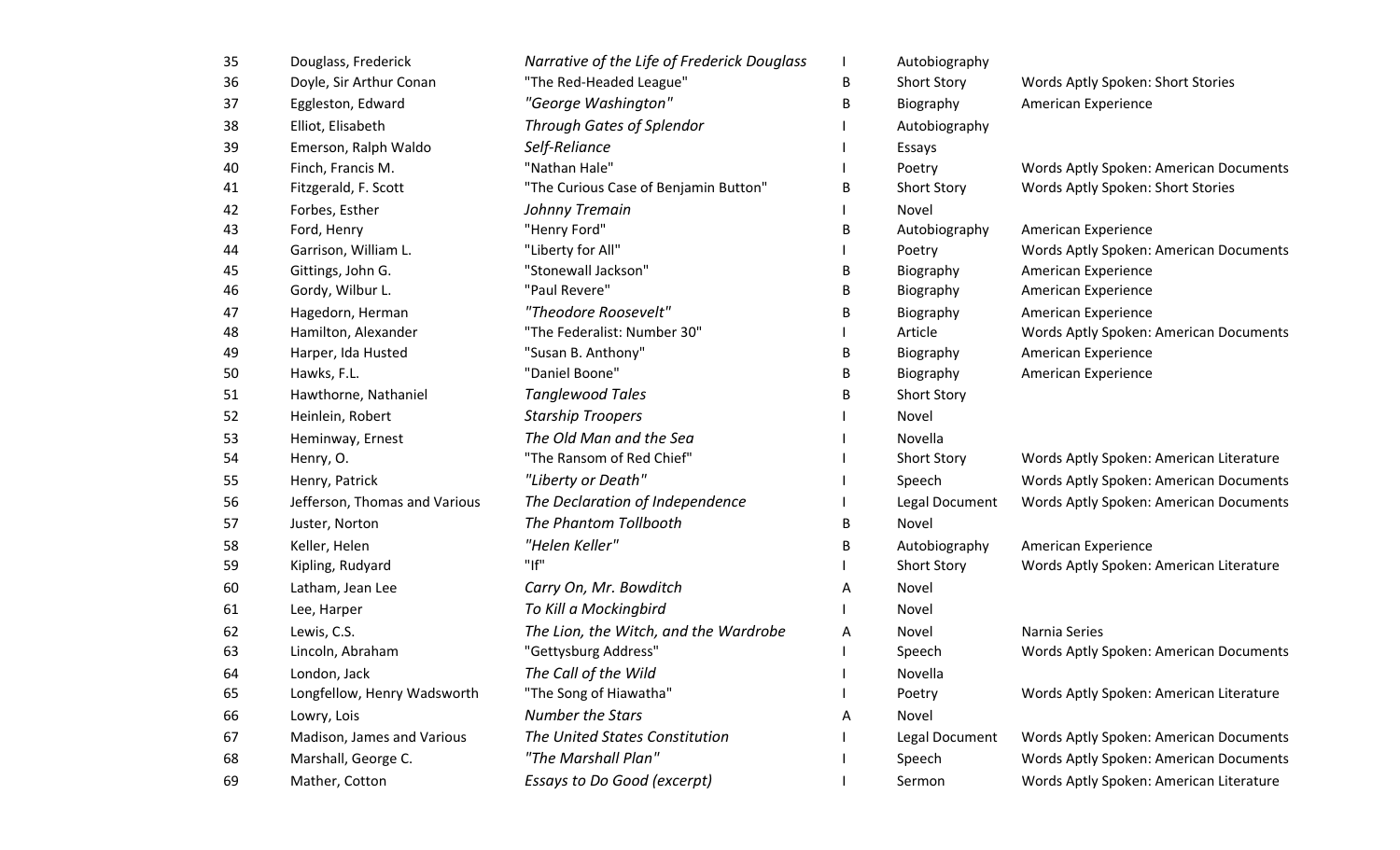| 70          | Melville, Herman              | <b>Billy Budd, Sailor</b>                |    | Novella            |                                         |
|-------------|-------------------------------|------------------------------------------|----|--------------------|-----------------------------------------|
| 71          | Mencken, H.L.                 | "The American Language" (excerpt)        |    | Article            | Words Aptly Spoken: American Documents  |
| 72          | Moody, Ralph                  | Little Britches                          | B  | Novel              | Little Britches Series                  |
| 73          | Muggeridge, Malcolm           | Something Beautiful for God              | Ш  | Biography          |                                         |
| 74          | Orwell, George                | <b>Animal Farm</b>                       | Ш  | Novella            |                                         |
| 75          | Poe, Edgar Allan              | "The Pit and the Pendulum"               |    | <b>Short Story</b> | <b>Collection of Poe</b>                |
| 76          | Rawls, Wilson                 | Where the Red Fern Grows                 | B  | Novel              |                                         |
| 77          | Robinson, Barbara             | The Best Christmas Pageant Ever          |    | Novella            |                                         |
| 78          | Roche, James                  | "Panama"                                 |    | Poetry             | Words Aptly Spoken: American Documents  |
| 79          | Schaeffer, Francis            | How Should We Then Live                  | Ш  | Non-fiction        | <b>Includes Video Series</b>            |
| 80          | Scollard, Clinton             | "The Men of the <i>Maine</i> "           |    | Poetry             | Words Aptly Spoken: American Documents  |
| 81          | Speare, Elizabeth George      | The Bronze Bow                           | B  | Novel              |                                         |
| 82          | Lamb, Charles and Mary        | <b>Tales from Shakespeare</b>            |    | <b>Short Story</b> | Collection of Shakespeare for Children  |
| 83          | Stanton, Elizabeth Cady       | "Seneca Falls Declaration of Sentiments" |    | Speech             | Words Aptly Spoken: American Documents  |
| 84          | Swift, Jonathan               | <b>Gulliver's Travels</b>                | Ш  | Novel              |                                         |
| 85          | Taney, Roger B.               | Dred Scott v. Sandford                   |    | Legal Document     | Words Aptly Spoken: American Documents  |
| 86          | Ten Boom, Corrie              | The Hiding Place                         | B  | Autobiography      |                                         |
| 87          | Thoreau, Henry David          | Walden, Or Life in the Woods             |    | Essays             |                                         |
| 88          | Tolkien, J.R.R.               | The Hobbit                               | Ш  | Novel              |                                         |
| 89          | Tolstoy, Leo                  | "Little Girls Wiser Than Men"            | B  | <b>Short Story</b> | Words Aptly Spoken: Short Stories       |
| 90          | Twain, Mark                   | The Adventures of Tom Sawyer             |    | Novel              |                                         |
| 91          | Van Dyke, Henry               | "The Mansion"                            | В  | <b>Short Story</b> | Words Aptly Spoken: Short Stories       |
| 92          | Warren, Earl                  | Brown v. Board of Education of Topeka    |    | Legal Document     | Words Aptly Spoken: American Documents  |
| 93          | Washington, Booker T.         | <b>Up From Slavery</b>                   |    | Autobiography      |                                         |
| 94          | Washington, George            | "First Inaugural Address"                |    | Speech             | Words Aptly Spoken: American Documents  |
| 95          | Whitefield, George            | "The Method of Grace"                    |    | Sermon             | Words Aptly Spoken: American Literature |
| 96          | Wilde, Oscar                  | The Selfish Giant                        | В  | <b>Short Story</b> | Words Aptly Spoken: Short Stories       |
| 97          | Wilson, Woodrow               | "The War Message"                        |    | Speech             | Words Aptly Spoken: American Documents  |
| 98          | Winthrop, John                | "A Model of Christian Charity" (excerpt) |    | Sermon             | Words Aptly Spoken: American Literature |
| 99          | Yates, Elizabeth              | Amos Fortune, Free Man                   | A  | Novel              |                                         |
| 100         | Zacharias, Ravi               | Jesus Among Other Gods                   | IV | Non-fiction        |                                         |
| <b>Best</b> | <b>King David and Various</b> | The Psalms                               | 1V | Poetry             | The Bible                               |
| Best        | Plato                         | The Meno                                 | Ш  | Dialogue           | Words Aptly Spoken: Socratic Dialogues  |
| Best        | Bunyan, John                  | The Pilgrim's Progress                   | Ш  | Allegory           |                                         |
| <b>Best</b> | Shakespeare, William          | Taming the Shrew                         |    | Drama              |                                         |